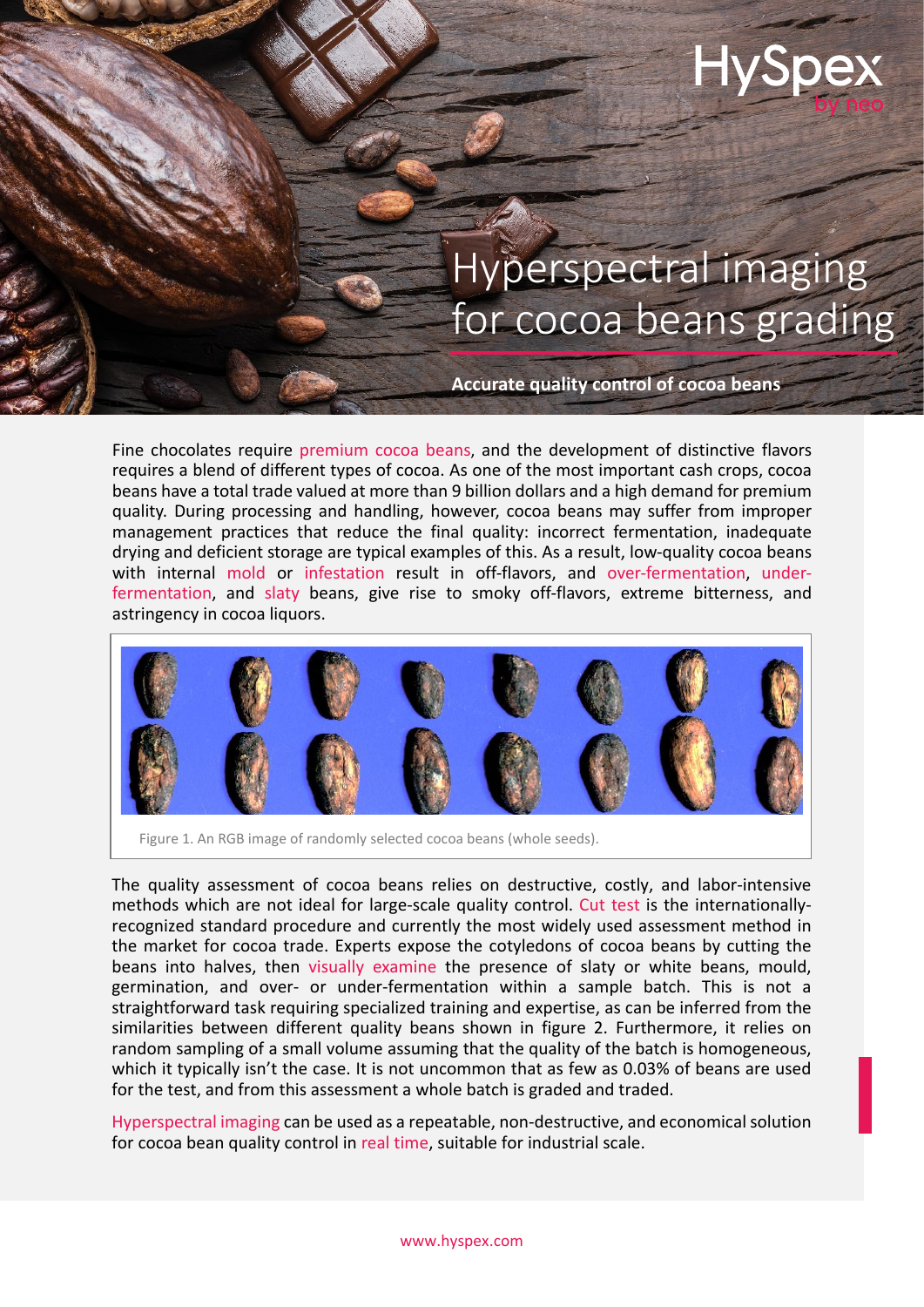

Figure 2. Cocoa beans classified by using cut test and visual inspection: a) Good beans, b) Underfermented beans, c) Slaty beans, d) Over-fermented bean, e) Germinated bean, f) Mouldy bean, and g) White bean.

Hyperspectral image acquisition of cocoa bean samples was carried out using a HySpex Classic SWIR camera covering the spectral range from 970 to 2500 nm, with a spatial resolution of 250 µm, and a spectral sampling of 5.45 nm.

Broadband halogen lamps were used as illumination sources. The samples were scanned using a translation stage positioned directly underneath the camera. The system is scalable for conveyor belt setup or other large-scale industrial configurations



The acquired images were analysed using the Breeze software, from Prediktera. A maximum entropy multiclass classification model was built with the advanced machine learning function in Breeze. Cocoa beans were identified into different classes: good beans, under-fermented beans, slaty beans, and other low-quality beans. The classification was validated by an expert using the cut test methodology. The results from the analysis are shown in Figure 3 and the performance of the classification model applied on an independent test set in is shown in Figure 4.



Figure 3. Classification image of the cocoa bean samples. **● Good beans, ● Under-fermented beans, ● Slaty beans,** ● **Other low-quality beans.**